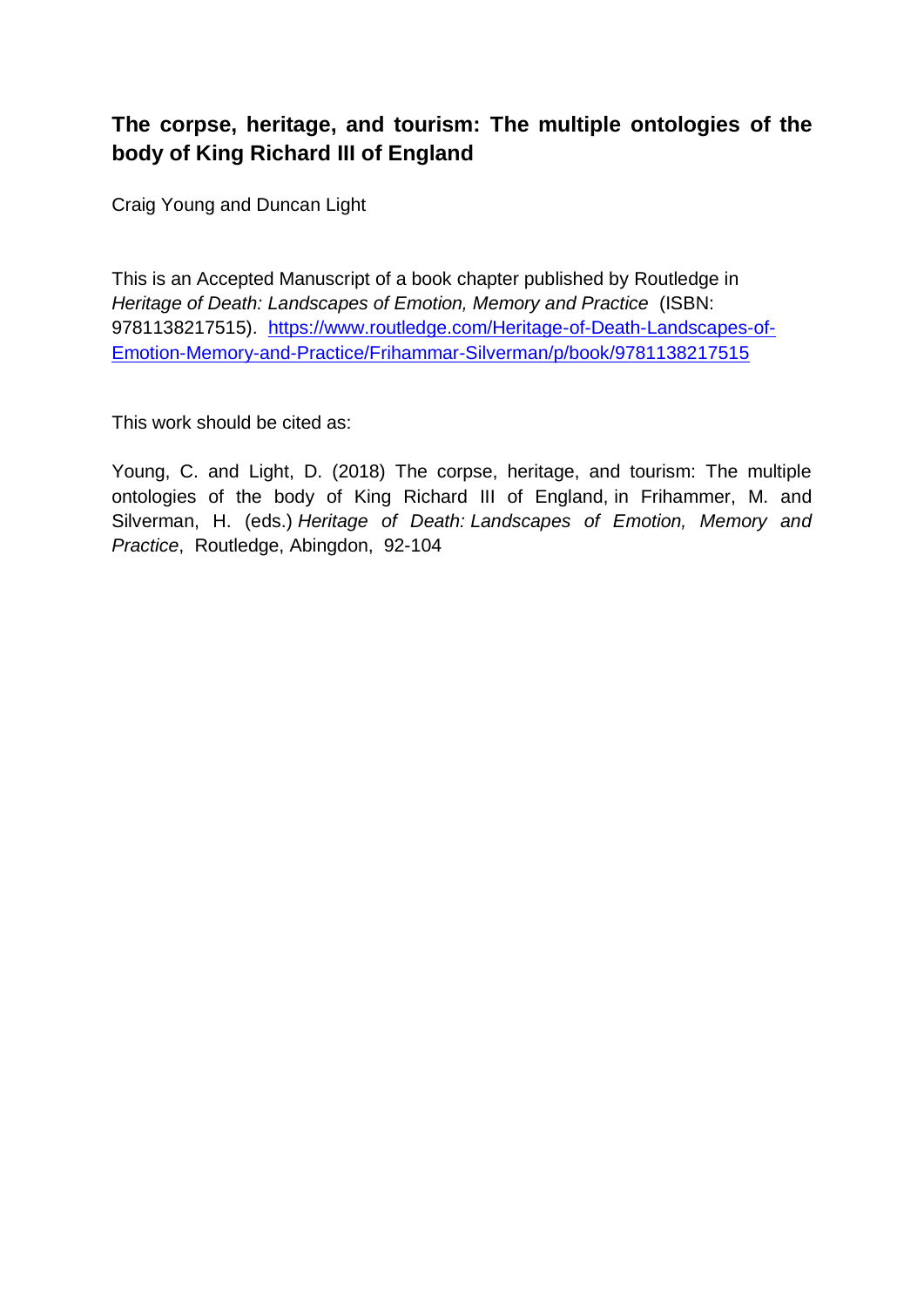#### **Introduction**

In August 2012 the bodily remains of King Richard III of England (b.1452-d.1485) were found under a car park in the English city of Leicester. Richard III was killed during the Battle of Bosworth in 1485, but beyond historical records suggesting that his body was taken from there to somewhere near Greyfriars Church in Leicester, the exact location of his remains was unknown and not marked by any grave. The remarkable rediscovery of his body could be considered in many ways, but in this chapter we are concerned with exploring the centrality of the materiality of these human remains for a range of interlocking social processes, including national identity, historical narrative, memory, inter-urban competition in the context of global neoliberalism, and heritage tourism. Prior to the discovery of the body itself Richard III had for long been the subject of competing interpretations and claims. However, the discovery of the actual body both created new potentialities and set limits to social and political action. What was possible before his actual bodily remains were discovered was different afterwards. The chapter therefore also seeks to develop a theorising of the dead body as possessing agency and as characterised by multiple ontologies, and not just the subject of competing claims.

The discovery and reburial of Richard III's body have attracted popular and academic interest from a wide variety of perspectives (eg. Buckley et al. 2013; Ashdown-Hill 2015; Carson et al. 2015; Langley and Jones 2013; Sayer and Walter 2016; Kennedy and Foxhall 2015; Appleby et al. 2015; Toon and Stone 2016). However, here we wish to examine how the bodily remains themselves 'work' as a nexus of a multitude of competing narratives and claims which position the dead body as central to a variety of processes including heritage, tourism, memory, interurban competition and national identity (and see Young and Light 2013). Within these processes we would argue that it is necessary to also focus on the centrality of the remains of Richard III as an active agent (and not 'just' a subject) and to consider the corpse in a framework emphasizing the multiple ontologies of the dead body as heritage.

A number of social science disciplines have undergone a 're-materialisation' involving a renewed appreciation of the role of material objects in social relations. Appadurai (1986: 3-5) famously argued that we should "…follow the things themselves, for their meanings are inscribed in their forms, their uses, their trajectories. It is only through the analysis of these trajectories that we can interpret the human transactions and calculations that enliven things." While the invocation to 'follow the things' has been influential in drawing attention to the importance of materiality in social life, it can be argued that it is problematic to reduce human remains to the status of 'thing', as above all they are the remains of a person (see Young and Light 2016). In this chapter we therefore suggest a combination of three perspectives which can be deployed to understand the role of the corpse –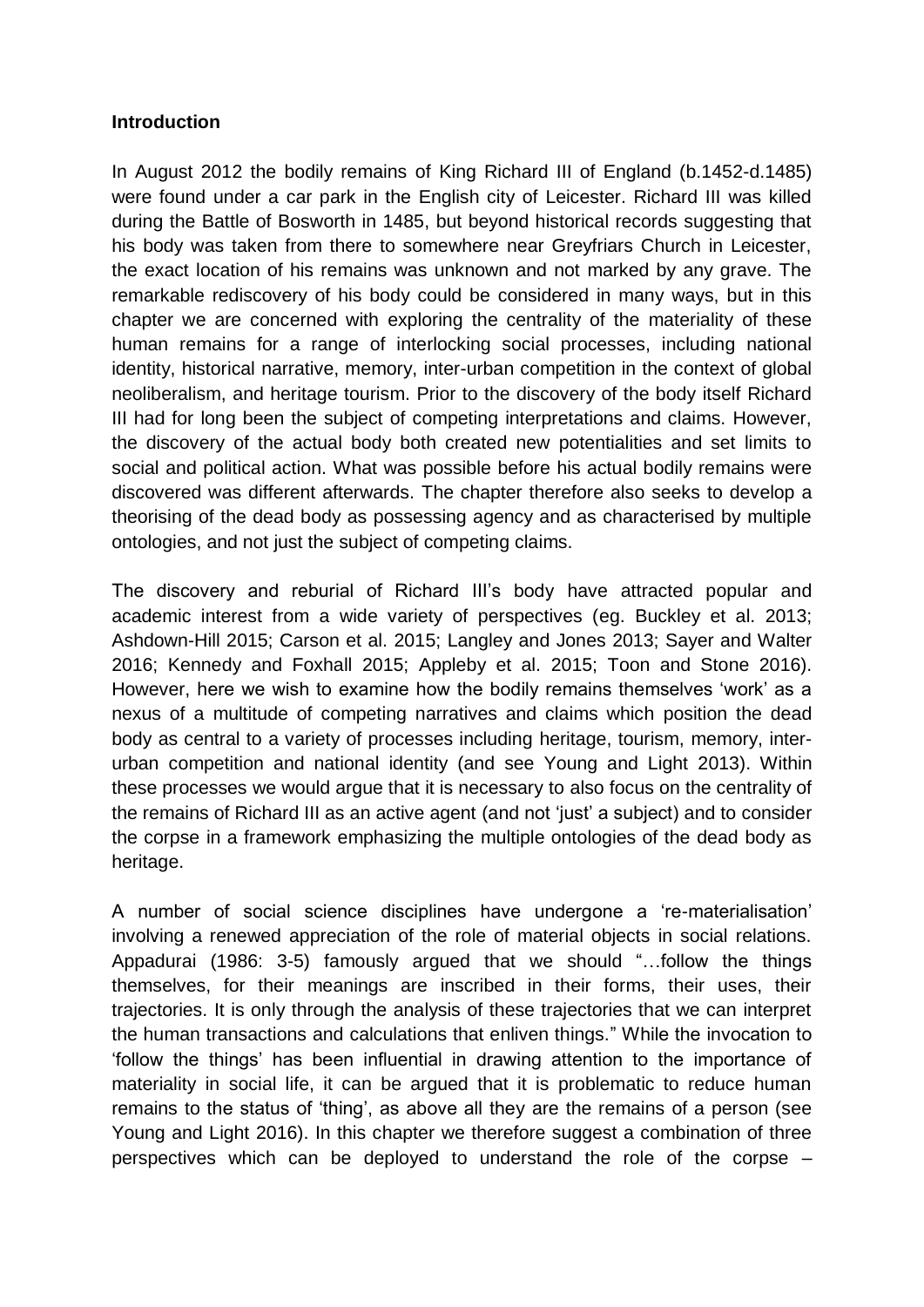distributed personhood as a part of broader assemblages, the dead body as an active agent, and the multiple ontologies of the (dead) body.

Within the discipline of Death Studies corpses have been theorised as elements within assemblages of material culture and embodied practice which make up a 'distributed personhood' of the dead (Hockey et al. 2010: 9). Textual, visual and embodied processes of memory formation intertwine in these assemblages with the material culture of death, including the dead body itself (Hallam and Hockey 2001; Williams 2004). The dead body is thus "a node in a nexus of social relationships, objects and exchanges through which personhood and remembrance are distributed and constituted" (Williams 2004: 267). However, within these assemblages the dead body is not simply a passive subject to which meaning is attributed. Though this point is debated (see Crandall and Martin 2014), many disciplines have argued that human remains exhibit agency, in the sense that their presence and materiality can be "the anchors of fields of power/social influence that shape human action…" (Crandall and Martin 2014: 432). As Young and Light (2016: 68) suggest "The corpse can be seen as playing an active role in a range of performances, practices and rituals incorporating and informed by material culture…".

To understand this active role it is necessary to deploy an understanding the multiple ontologies of the dead body. Kantorowicz (1957 [2016]) famously drew attention to 'the king's two bodies' – the physical one which dies like all human beings ('the body natural'), and the spiritual one representing the king's divine right to rule ('the body politic'). Kantorowicz's (1957 [2016]) detailed work explicated how these different conceptualisations of the one body were produced and sustained in specific social, cultural and historical contexts through discourse and practice (the emergence of a Western, early-modern, monarchical 'political theology'), rather than simply being different ways of viewing the body as an object. In a more contemporary context, Foltyn (2008) draws attention to the many ways that corpses take on meaning in different contexts.

To develop this point it is productive to deploy ways of thinking about the (living) body developed in science and technology studies. Analysing how diseased bodies are dealt with in hospitals, Mol (2002) decentres ways of thinking about the body as a unified object which is multiple because it is viewed from multiple perspectives, to understanding the ontology of an object (the body) as something produced through multiple situated practices. In Mol's (2002) view an object is multiple because it is constantly enacted in complex social situations – a flow of relations rather than 'a given thing' viewed from multiple perspectives. Its multiplicity arises from an ongoing set of practices, materialities and technologies (which she terms 'enactments'), which may or may not be co-ordinated and which may be open to (political) contestation. Furthermore, arguing from the perspectives of archaeology and anthropology, Harris and Robb (2012: 676) argue that "…the body is always ontologically multimodal…in all societies differing socio-material contexts allow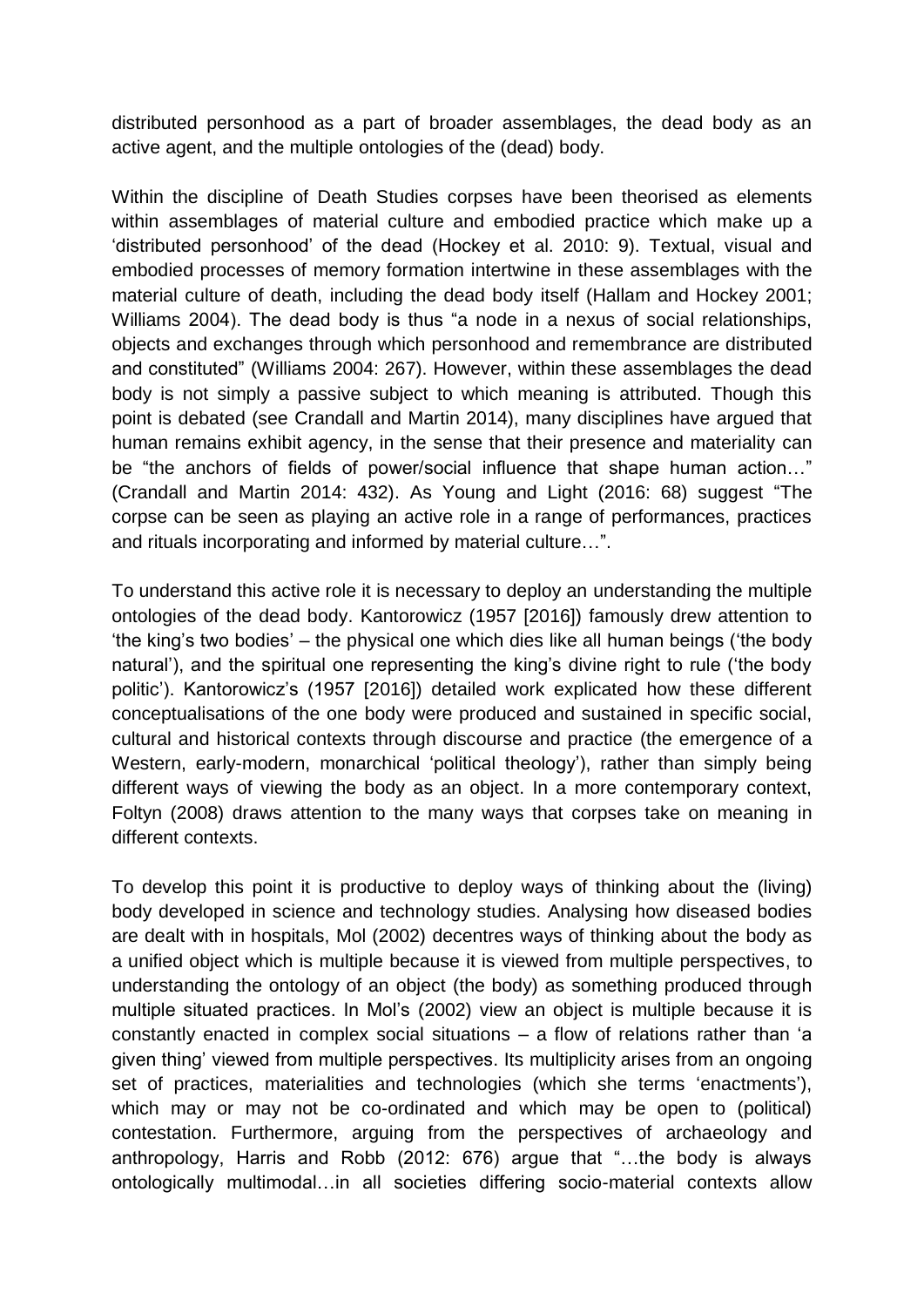different bodies to be called forth…These ontologies are sprawling, multifarious and often contextually applied."

In this chapter then we explore the discovery, treatment and reinterment of Richard III's body and its role in heritage tourism as a series of inter-connected enactments in which the shift from the absence of the corpse to its presence is central. Sometimes the body of Richard III is a subject, given meaning and appropriated for a variety of ends, but it also demonstrates agency. While not arguing that these are the only possible enactments we focus on five interlocking ontologies which we feel are key, ie. Richard III's remains as archaeological and forensic enactment; the materiality of his corpse in historical narrative; Richard III's remains and national identity; the remains of Richard III as a legal enactment; and finally the body of Richard III as neoliberal subject and agent of inter-urban competition.

## **Richard III's corpse as archaeological and forensic enactment**

In 2004-5, Philippa Langley, a member of the international Richard III Society (see Richard III Society 2017a), launched a project to find the remains of the king (for a full account see Langley 2017). Historical research suggested that Richard's body remained where it was thought to have been buried, near to the site of the former Greyfriars Church in Leicester, now a local government car park. Eventually a 'Looking for Richard' project was launched, culminating in an archaeological excavation of the car park (the 'Dig for Richard III', now involving the University of Leicester Archaeological Services and Leicester City Council). Remarkably the first trench opened yielded human remains, which were subsequently established to be the skeleton of King Richard III. After over 500 years, Richard III had been found and the appearance of his physical remains provoked a series of enactments which placed the dead body as central to processes of historical 'authenticity', reputation, legal battles over ownership, national identity and inter-urban competition.

The excavation of Richard's body was undertaken with full compliance with the legalities and ethics required of excavating human remains in the UK. An exhumation license was obtained from the UK Ministry of Justice (significantly, it was one of the elements of this license – regarding the final resting place of Richard III's remains if he was discovered – which was central to later controversy). The story is complex, but what is important for this analysis is that at this point the body of Richard III became part of various enactments in active ways which contribute to the multiple ontologies of the dead body, starting with the legal construction of human remains.

As Richard's remains were uncovered in the trench they became part of an archaeological enactment which treated his body appropriately as an archaeological object. His bones became part of an enactment which incorporated the legal system,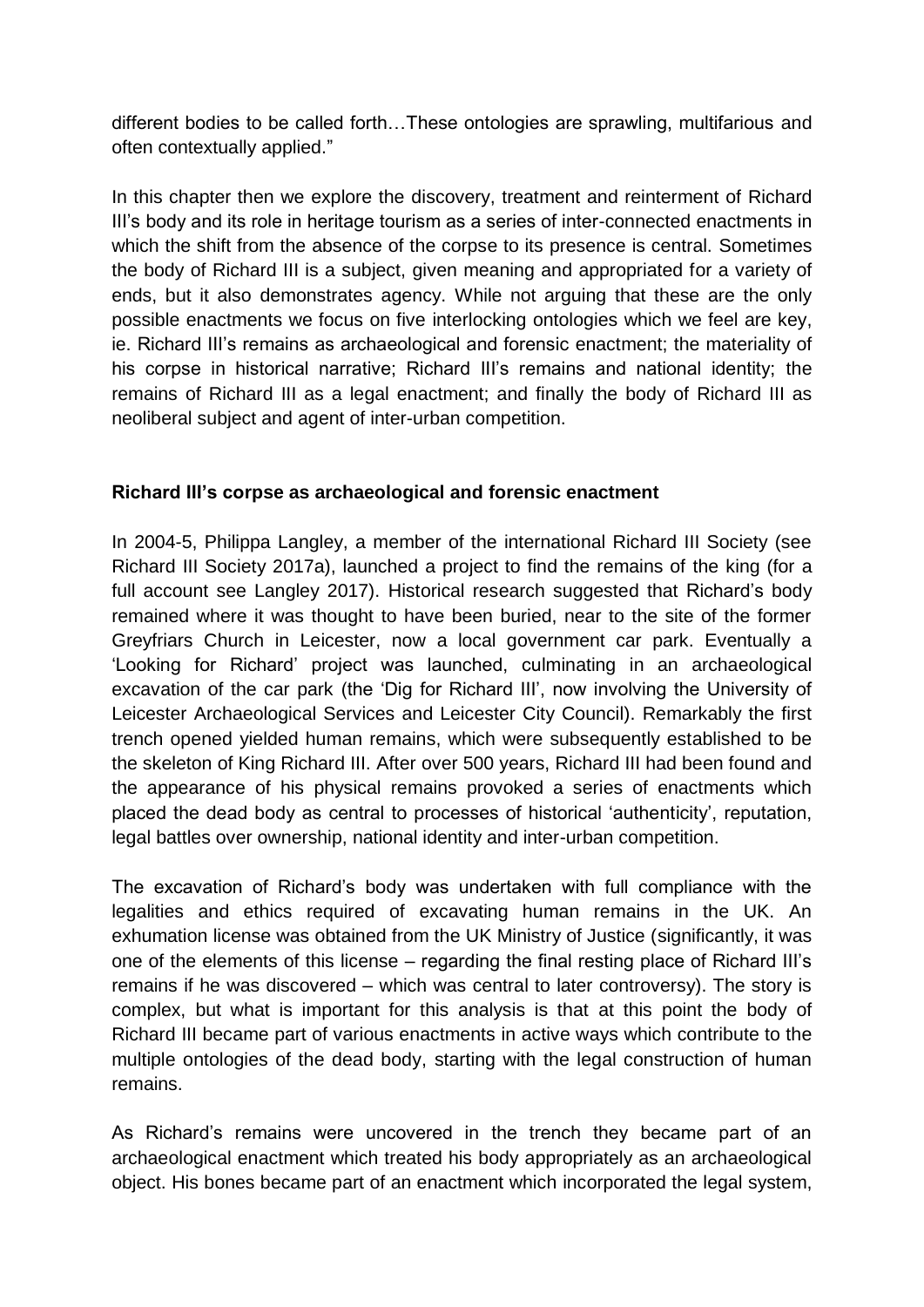the project driving his rediscovery and established archaeological practices and technologies. And this aspect of his body was also highly mediatized – pictures of his skeleton in the trench were reproduced internationally (and see Toon and Stone 2016). Probably there are few skeletons or human remains which have received so much media coverage or which are so recognizable to the general public (see Toon and Stone 2016 on the media and the creation of cultural heritage around Richard III's skeleton). Furthermore, the bodily remains and their scientific treatment were further integrated in a wider enactment of national identity, as the skeleton was that of a king of England.

And this enactment of Richard's body did not stop there. The excavated skeleton then became an object of considerable forensic scrutiny, with a plethora of scientific and technical processes applied to it, which again became the subject of widely distributed and viewed media images (not least because of the publicity value of the find for key actors such as the University of Leicester and the city of Leicester). DNA testing was undertaken to confirm that the bones actually were the remains of King Richard III. A variety of tests were undertaken to establish 'facts' about the ability of Richard to have fought in battle and nature of his wounds, what he ate and so on (see University of Leicester 2014), the results of which received widespread media attention and scientific reporting (Buckley et al. 2013; Appleby et al. 2015). Facial reconstruction techniques were applied to produce a representation of Richard's face to apparently show what he 'really' looked like (see BBC 2013).

Whether any of these procedures produced accurate results or conclusions (and there is still some dispute over whether these remains are conclusively those of Richard III) is not the issue here. The point is that these complex and 'scientific' archaeological and forensic procedures formed enactments (in Mol's (2002) term) in which the skeletal remains performed a central role in questions of 'authenticity' and 'truth', which in turn underpinned much wider processes which are discussed below. The existence of the physical remains is key here – none of this would have been possible without the presence of the remains themselves. Science, technology and society become intertwined in particular constellations as the new life of Richard's remains gets underway. As Harris and Robb (2012: 676) argue, "ontologies are always bound up and inseparable from the material world, not determined by it but not independent, either."

## **Richard III's corpse and historical narrative**

Richard III's skeleton was therefore constructed in multiple ways by enactments (Mol 2002) incorporating scientific approaches and technologies appropriate to establishing physical 'facts' about human remains. However, a further enactment incorporated these practices with competing discourses about Richard and how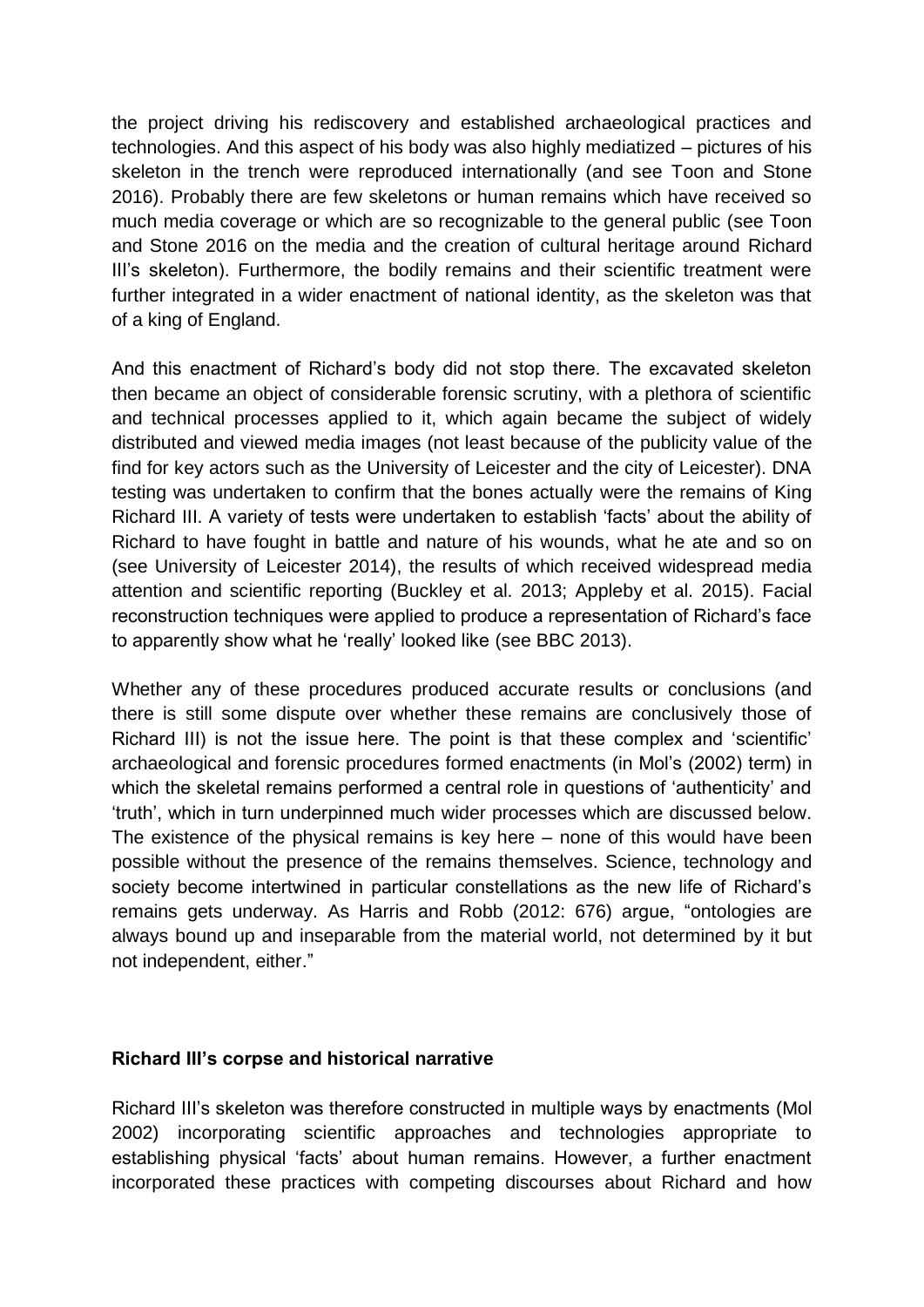representations of his physical appearance were intertwined with historical representations of his character and his acts. The opening sentences of the Mission Statement of the Richard III Society makes it clear that changing entrenched representations of Richard III is a key goal of the Society and the project to rediscover his body:

In the belief that many features of the traditional accounts of the character and career of Richard III are neither supported by sufficient evidence nor reasonably tenable, the Society aims to promote, in every possible way, research into the life and times of Richard III, and to secure a reassessment of the material relating to this period, and of the role of this monarch in English history. (Richard III Society 2017a)

Perceptions of Richard III and his character have for centuries been shaped by Shakespeare's play *Richard III* (c.1592) (itself an important part of 'British' heritage), in which he is portrayed as an evil, Machiavellian figure who unlawfully seized and then ruthlessly exercised power. Importantly, in the original play and in subsequent stage and film portrayals, this evil is represented by Richard III's supposed 'deformity' as a crippled hunchback with a withered arm, or 'poisonous bunchbacked toad' in Shakespeare's own words (*Richard III*, Act 1, Scene 3). What is significant here is that in this mediatisation of Richard's supposed character it was a literally *embodied* representation and performance. For the Richard III Society, which sought to challenge this characterisation of Richard III in history, the discovery of his body offered a chance to provide physical evidence to overturn it. Once again, the presence of the actual remains had agency, creating possibilities but also setting limits to social action, as they were held to offer 'scientific facts' with which to challenge well-established stereotypes of Richard. This idea is expressed very clearly on the Richard III Society website in a statement from the Society's Patron, the Duke of Gloucester, who is quoted as saying:

… the purpose - and indeed the strength - of the Richard III Society derives from the belief that the truth is more powerful than lies; a faith that even after all these centuries the truth is important. It is proof of our sense of civilised values that something as esoteric and as fragile as reputation is worth campaigning for. (Richard III Society 2017a)

Forensic examination of Richard's skeleton was central to this endeavour. Here attention focused on his spine to try and determine whether there was evidence of his 'hunchback' status. Computed tomography (CT) scans were taken of the individual vertebrae which were 'reassembled' in a virtual 3-D model (for a more detailed account see Pappas 2014). In fact, to the disappointment of many in the Society, this scientific examination revealed that his spine was curved, most likely due to adolescent idiopathic scoliosis which would have caused him physical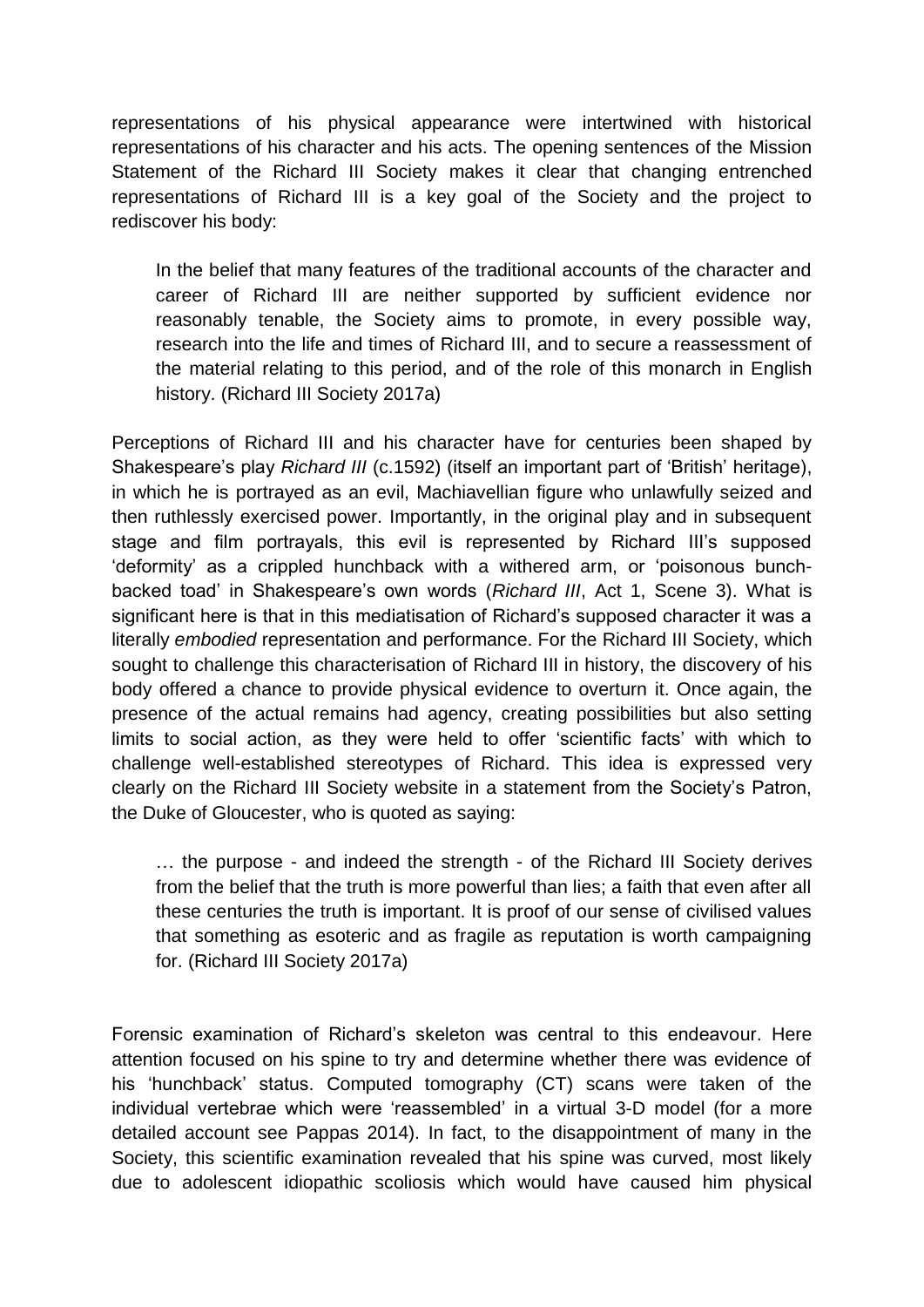problems in life, though the fact that he went into battle would suggest that they were not as severe as has been depicted.

Again, another enactment of Richard's body took place here, combining science and technology with competing representations of Richard's physical appearance and how this was used to construct a particular representation of his character, one that has been sustained down the centuries in popular culture. It was the presence of the skeletal remains which was central to the enactment of attempts to establish Richard IIIs 'real' reputation. The presence of his physical remains became the central focus of attempts to establish historical 'authenticity', to distinguish between 'truth' and lies'.

# **Richard III's corpse and national identity**

Kantorowicz (1957 [2016]) examined how the body of a king is both that of an individual and an ideal – the office of majesty and the continuity of monarchy, notions often further tied up with imaginings of the nation and the nation-state. As in many other contexts the body of Richard III was a subject of discourses about the nation in the UK. The discovery and presence of his body underpinned the contested nature of the relationships between the body, claims over rights to its reburial, place, and national identity.

After the excavation and forensic testing of Richard's remains, events moved on to consideration of his reburial, which lead to further enactments of his body. On the one hand the rediscovery of Richard III's body was intertwined with relatively straightforward discourses about his role as a national figure – he was a king of England and one with a considerable (though contested) international profile. The monarchy performs a significant role in imaginings of the British nation. His burial was thus linked in political and popular discourse to a particular performance of national identity, one which was ultimately also linked to heritage and the development of tourism.

However, Richard's body became the focus of competing claims over his identity that linked in complex ways to national identity and his reburial. The initial application to the Ministry of Justice for an exhumation license contained a statement that if any remains were recovered they should be reintered in Leicester, but the wording of the actual license was less specific (see Royal Courts of Justice 2014). However, once Richard's remains were discovered a new organisation – The Plantagenet Alliance (largely formed of distant relatives of Richard III) – emerged, arguing that for various reasons Richard should be laid to rest in the city of York. There were even further arguments that as a king he should be interred in Westminster Cathedral in London.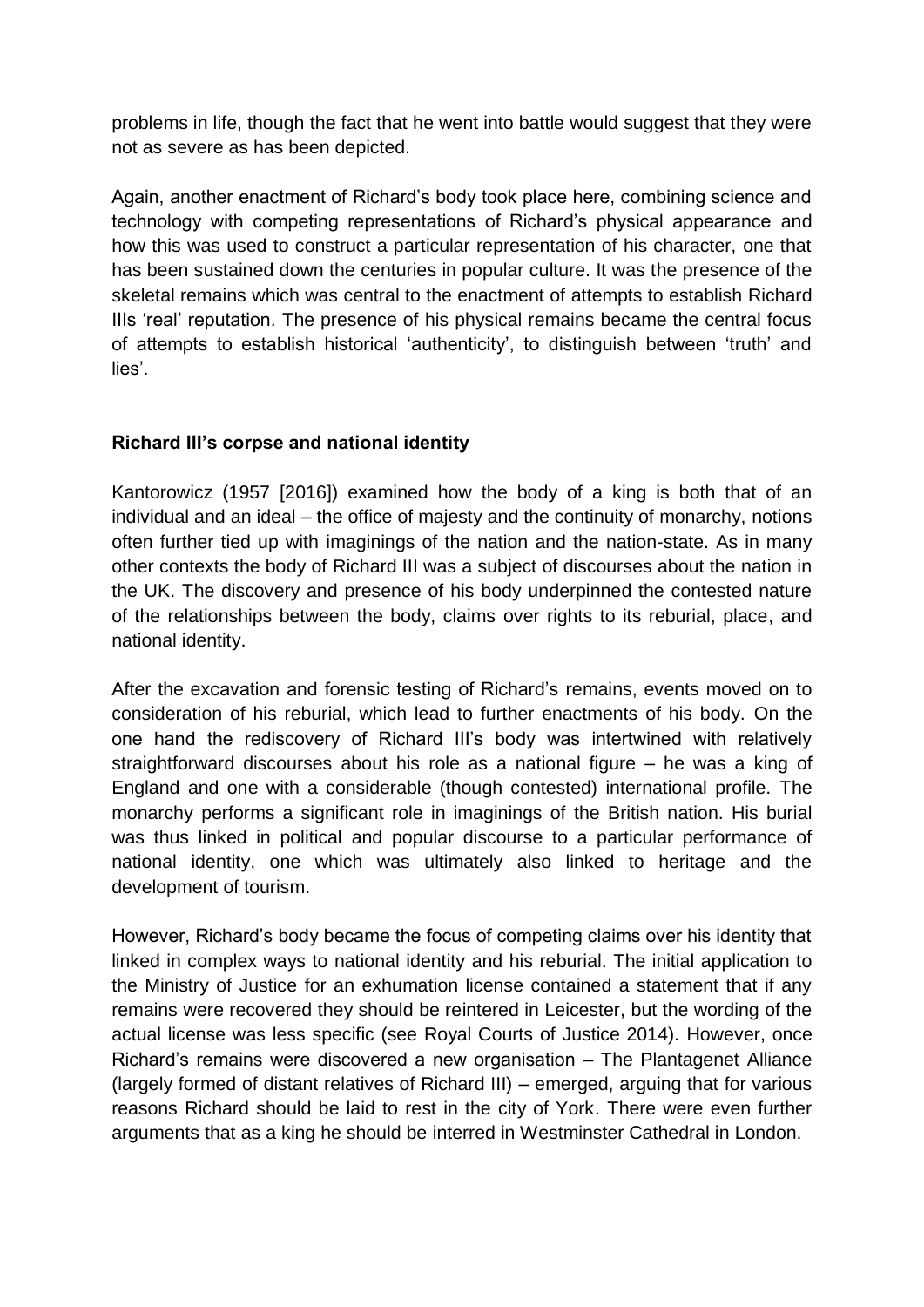The discovery of Richard's physical remains, and their legal enactment, thus provoked competing claims over the legal right to his body and its reburial which are discussed in the next section. However, a further enactment involved the construction of historical narratives and discourses about Richard, his life, his identity and allegiances on a sub-national scale as Leicester and York constructed different narratives around Richard to support their claim to his remains and the right to reinter him in their cities.

For example, at the time the Plantagenet Alliance website contained a statement recognising Richard's importance to the nation, but also seeking to position him as essentially 'northern', rather than bearing any specific connections to Leicester:

We believe that the proposed location of Leicester is wholly inappropriate for the burial of King Richard III, who had no connections with the town beyond his horrific death, bodily despoliation and appalling burial in a foreshortened grave. There are many expert historians of his life and times who agree that King Richard III may well have been intending York Minster to be his mausoleum. It is fitting and respectful and in keeping with all of our national customs regarding treatment of the dead, to bury this king in a place "appropriate to him" – that place is York. (King Richard III Campaign 2014)

The discovery of Richard's skeleton thus provoked a further enactment involving discourses around his identity as the basis for competing claims to bury him in a particular location, which in turn grew into a further legal enactment of his bodily remains.

## **Richard III's corpse as a legal subject**

The claim of the Plantagenet Alliance that Richard III's body should be buried in York solidified into a legal challenge to Leicester's claim for reinterment. This culminated in a judicial review in the High Court of Justice. The Plantagenet Alliance could not argue that they had an outstanding claim to reinter Richard III as a point of law. Instead, they challenged the original granting of the exhumation license by the Ministry of Justice and what it said about reinterment on the basis that national consultation had not been undertaken regarding where Richard III's remains should lie (Royal Courts of Justice 2014). They argued that, since it was a matter of national importance, such consultation should have taken place.

Ultimately the High Court ruled that there was no precedent in law for public consultation and that the original license stood, and that the Secretary of State at the Ministry of Justice in granting the license was fully aware of the views of sovereign, state and church to support an informed decision. In the Court's judgement: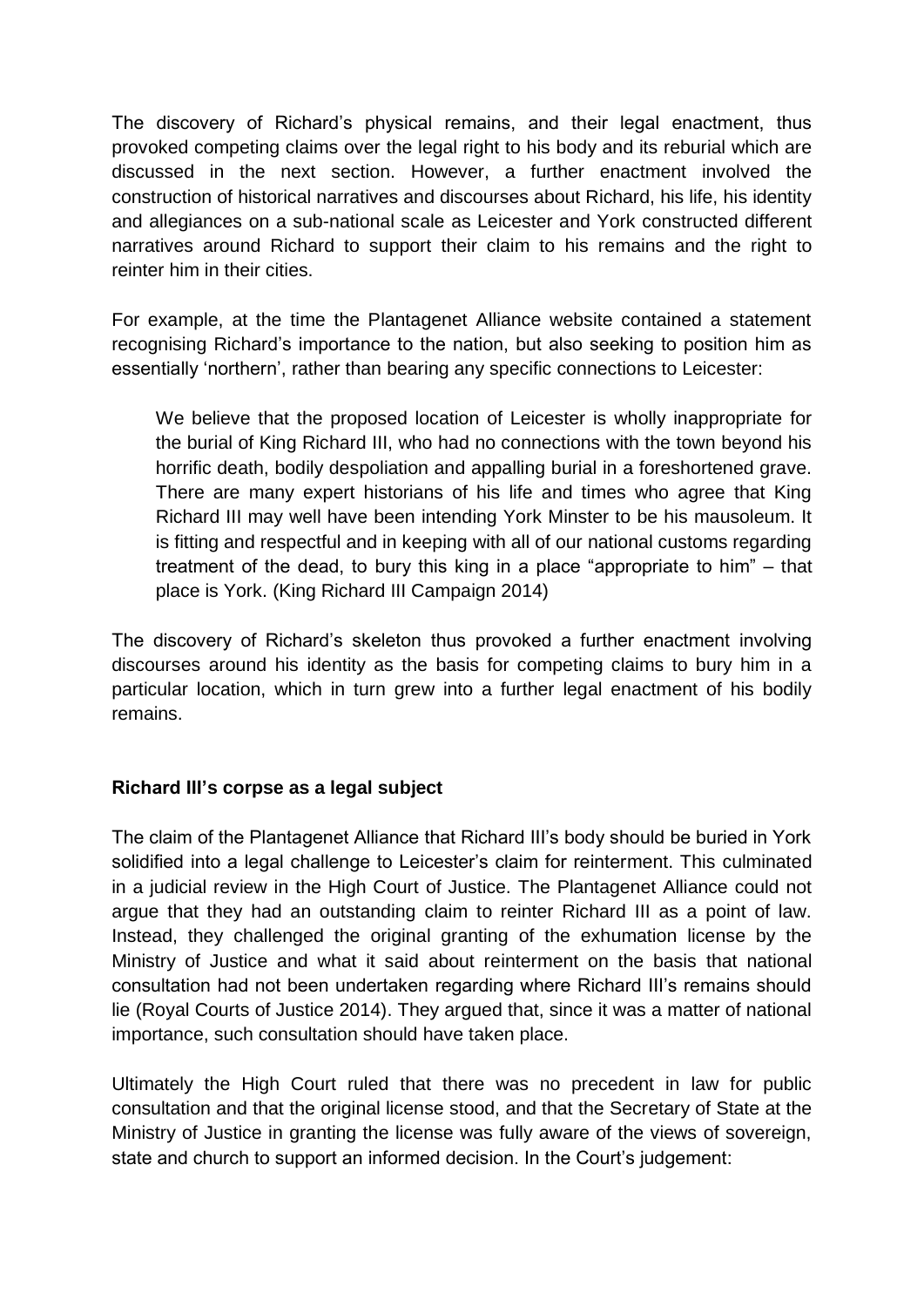Since Richard III's exhumation on 5<sup>th</sup> September 2012, passions have been roused and much ink has been spilt. Issues relating to his life and death and place of re-interment have been exhaustively examined and debated. The Very Reverend David Monteith, the Dean of Leicester Cathedral, has explained the considerable efforts and expenditure invested by the Cathedral in order to create a lasting burial place *"as befits an anointed King"*. We agree that it is time for Richard III to be given a dignified reburial, and finally laid to rest. (Royal Courts of Justice 2014: 38)

Thus ended a further legal enactment of Richard III's body, leaving the way open for his reburial in Leicester, a decision with considerable implications for heritage tourism.

## **Richard III's corpse as neoliberalised subject and agent – heritage, reburial and inter-urban competition**

The various enactments of Richard III's skeleton were central to broader processes of heritage, tourism and inter-urban competition. Leicester could have at any time (based on the historical record) made a reasonable claim to being the final resting place of Richard III – in fact Leicester Cathedral had previously placed a memorial stone to Richard without any controversy – but this had not been developed as a significant heritage attraction. However, the discovery of his remains and Richard's sudden presence (and establishing a legal right to reburial through the court case) then lead to new developments in which the body as heritage was central. Richard III's remains were a subject which could be represented in a particular way for a global heritage tourism market, but were also an enactment in which the actual existence of his skeleton was central and which changed the whole related heritage landscape. The skeleton demonstrated agency, making some enactments possible and setting limits to others. This had considerable implications for heritage tourism development and the cities involved.

Leicester is a relatively prosperous city but until recently tourism had not been a major part of the local economy. The city was home to various small museums but, with the exception of the National Space Centre, it had no major attractions. Prior to the 'Looking for Richard' project there had been little attempt to promote the city's association with Richard III since there was no obvious 'sight' associated with the King. However, the local tourism authorities recognised the potential of the discovery of Richard III to boost tourism in the city. For this reason the destination marketing organisation responsible for the city of Leicester and the county of Leicestershire – Leicester Shire Promotions, formed in 2003 – contributed £5000 towards to the costs of the excavations (Richard III Society 2017b).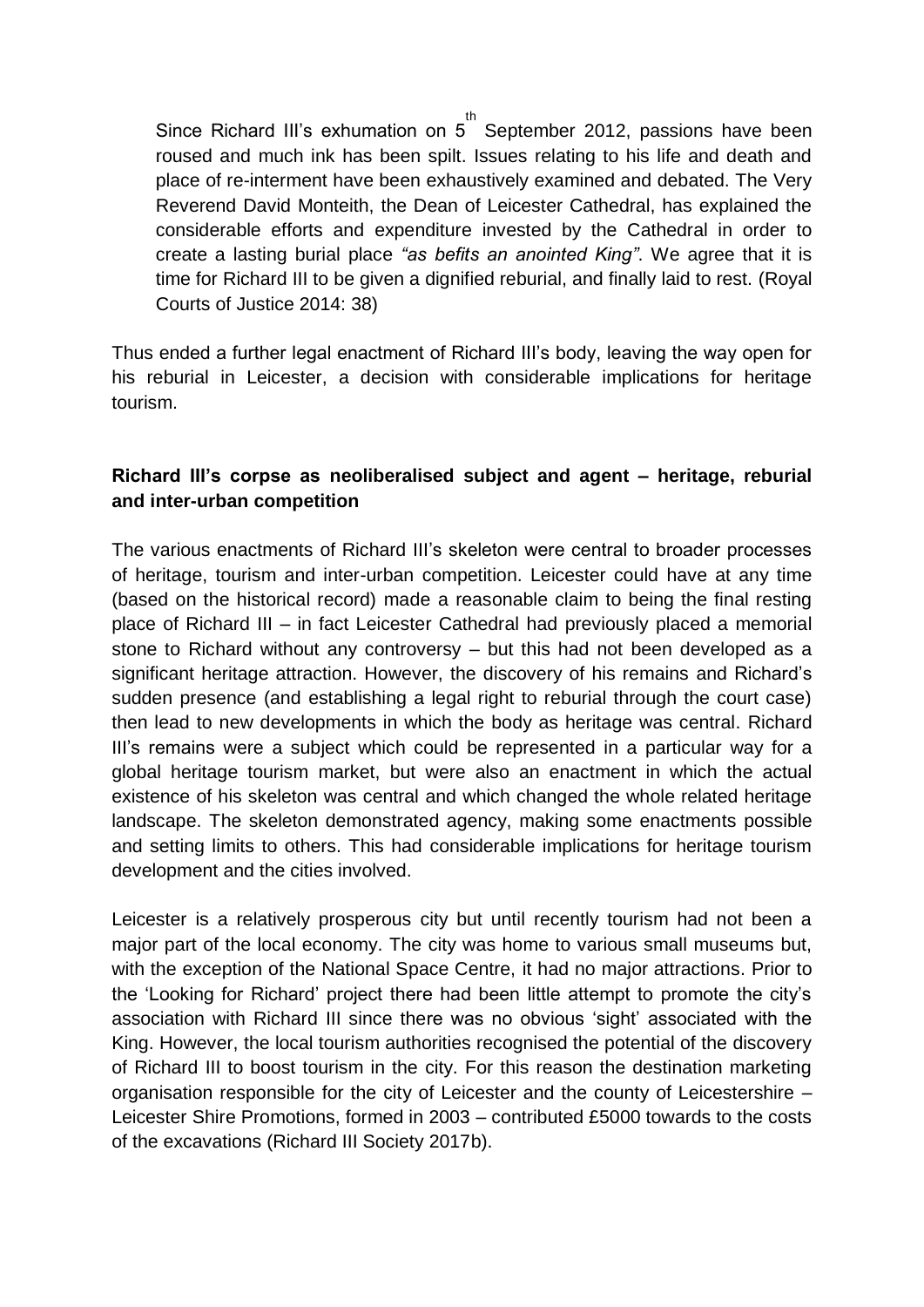The 'Looking for Richard' project attracted international media attention, bringing Leicester welcome publicity and putting the city in the global spotlight. This interest intensified after the discovery of the skeleton in August 2012 and the story started bringing visitors to the city. For example, 6,800 people visited the excavation site when it opened to the public for 6 days in September 2012 (Leicester City Council 2016). Richard III represented an unexpected 'attraction' which could be used to boost Leicester's visitor economy and the city council were eager to exploit the interest in the discovery of the King's remains. The City Council and tourism authorities were well aware that interest in Richard III could be leveraged to attract tourists to the city and boost the local economy.

In one way York and Leicester were engaged in just another example of inter-urban competition within the context of neoliberal urbanism, in which ideas about the primacy of free markets and the importance of competition as the key to economic growth and development are applied not just to businesses and individuals but also to places (such as cities) (Theodore et al. 2011; Hall 2007). In particular, cities must compete to attract investment and visitors as part of increasingly entrepreneurial (Harvey 1989) strategies to maintain economic growth and create employment. A key part of this process involves cities actively promoting themselves as dynamic and attractive places to visit. This is a well-established facet of contemporary capitalist urbanism, but what is different here is the prominent role played by a corpse as heritage in this inter-urban competition. Richard's skeleton was a neoliberalised subject, but also an active agent – its discovery and presence created a new set of possibilities, which the city of Leicester acted upon to establish new patterns of global heritage tourism.

In this context, King Richard III represented a welcome (and unexpected) resource for the City Council. Once the identity of the Greyfriars skeleton was confirmed, Leicester suddenly found itself with a unique selling point of being the burial place of King Richard III. Moreover, this was not just any king: instead, it was a king who (thanks to Shakespeare) had a global reputation. Richard III was now linked with Leicester in a way which no other place could replicate. For the City Council, Leicester's association with Richard III represented a means to raise the international profile of the city by enhancing its place distinctiveness and potentially giving it a greater competitive edge. The discovery of Richard's remains could also be leveraged to attract visitors, thereby contributing to local economic development and providing a pretext to fund regeneration in the city centre and the provision of new attractions for visitors. Thus, Richard III become the central subject within new strategies to boost Leicester's economy. While some (eg. Ashdown-Hill 2015) have been critical of efforts to cash in on the discovery of the King's remains, such efforts were an entirely logical response in the context of neoliberal inter-urban competition.

Leicester moved swiftly to capitalise on the discovery of Richard III. In February 2013 a temporary exhibition was established in the city's Guildhall (which was open until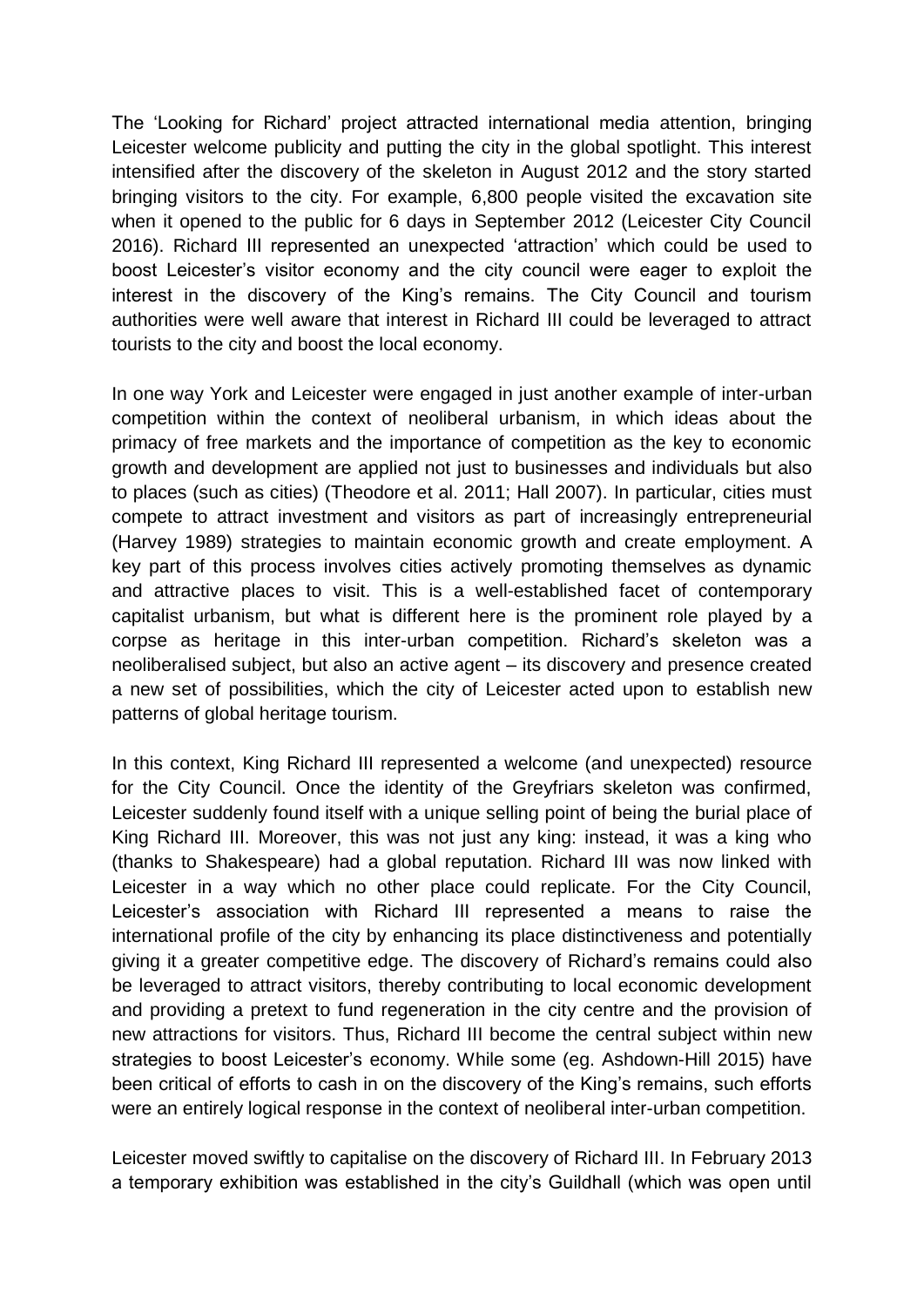June 2014). In the same month Leicester Shire Promotions started promoting Richard III short breaks aimed at couples, interested families, and the group market (Leicester Shire Promotions, undated). Leicester City Council later invested £4 million in a permanent exhibition about the life and death of Richard III which opened in June 2014 and was partly situated on the car park where the King's skeleton had been discovered (Watson 2014). Leicester Cathedral, in anticipation of the King's reinterment, invested £2.5 million in the regeneration and landscaping of Cathedral Square (Shellard 2016). As part of this project a statue of the King (donated to the city in 1980 by the Richard III Society) was moved to a new (and more prominent) position outside the cathedral (BBC 2014). The cathedral also funded a new tomb for Richard in the anticipation that it would be a major tourist attraction. The city and cathedral also staged on elaborate reinterment ceremony on 26 March 2015, well aware that Leicester would once again be in the international spotlight.

The City Council had correctly judged that Richard III would be a major attraction for tourists. The temporary Guildhall exhibition attracted 201,653 visitors during the period that it was open (Leicester City Council 2016), while the permanent exhibition received 81,627 visitors in its first year (BBC 2015). Following the reinterment, visitor numbers at Leicester Cathedral increased substantially from 29,500 in 2012 to 220,000 in 2015 (Visit Britain 2016). An analysis commissioned by the City Council reported that an extra 622,562 people had visited Leicester as a result of the discovery of Richard III, bringing an additional spend of £54.6 million which had created an additional 1012 jobs (Focus Consultants 2015). As the Mayor of Leicester remarked "[t]he discovery of King Richard III and his subsequent reinterment has had a greater impact on the city than we could ever have anticipated" (Leicester City Council 2015). Long after his death, Richard III was an asset of considerable value for the city of Leicester, becoming the centrepiece of a new urban branding strategy, intended to give the city a new competitive edge. Thus Richard's skeleton, its scientific excavation and analysis, became central in yet another enactment combining representations, place-based historical narratives and marketing and branding processes as part of global tourist circuits.

## **Conclusion**

As objects from the past that have a significance in the present, corpses can be considered a form of heritage. Throughout history, corpses have attracted tourists, as interest in the remains of medieval saints and the burials of monarchs shows. However, in this chapter we have argued for the centrality of the dead body itself to this process. The discovery of the skeleton of Richard III shifted everything, provoking new constellations of history, identity, heritage, inter-urban competition, tourism and the materiality of the dead body itself. The dead body *as* heritage is central to many processes, in this case culminating in a new heritage tourism resource and a new heritage landscape in ways that have had international impacts.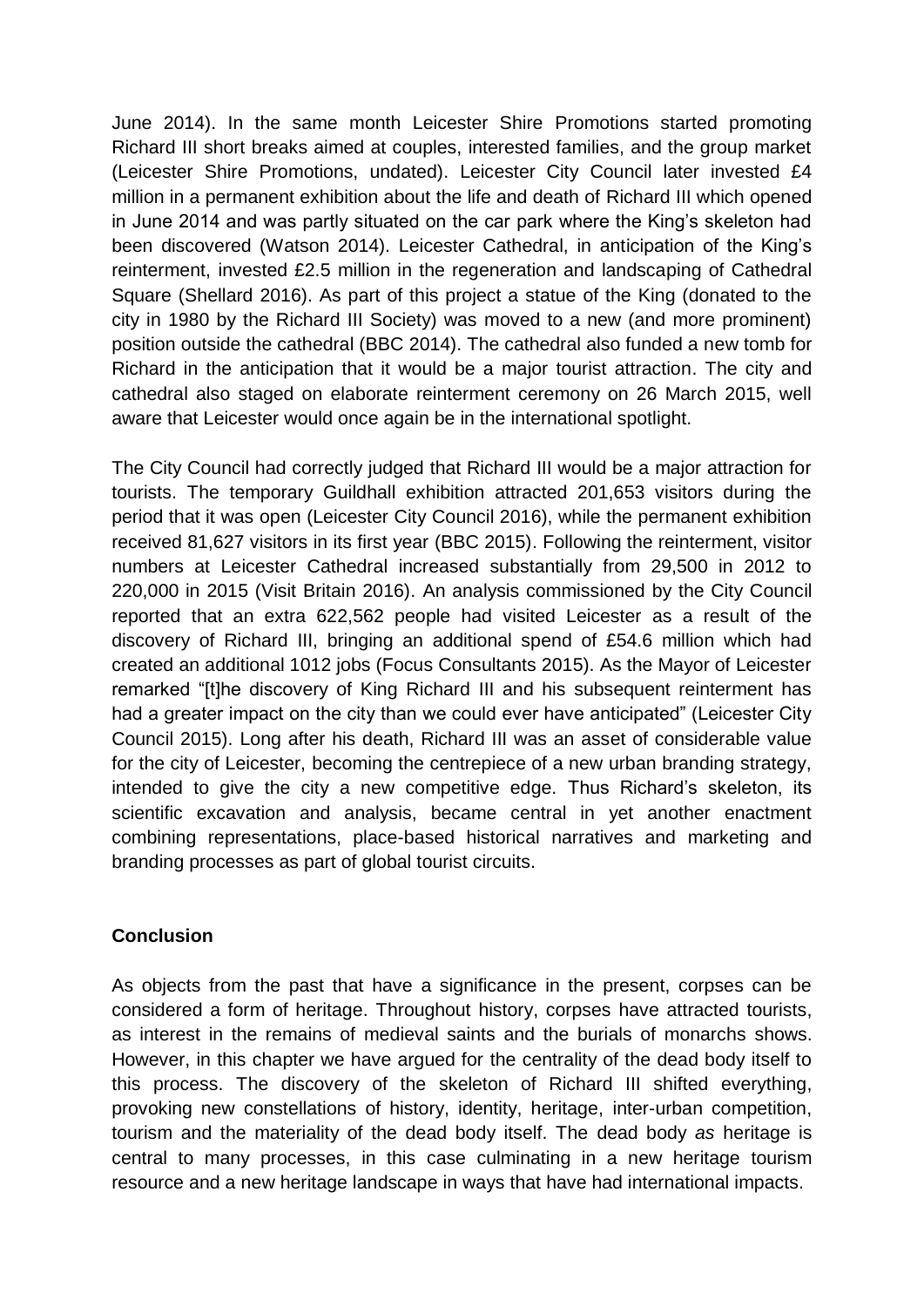Within these processes the dead body as heritage could be seen as 'merely' a subject, as something shaped and represented by competing interests. In such a view the different meanings associated with Richard III's remains are the result of the different viewpoints of different actors appropriating Richard's remains. However, though the dead body is sometimes a subject onto which meaning is projected, we have also sought to reject thinking of the dead body as inert. Conceptualising the body as having multiple ontologies which are the result of enactments (Mol 2002) opens up a more dynamic way of understanding the dead body and, in this case, how it plays a role in heritage, tourism and landscape. Furthermore, the dead body has agency through the part it plays in these enactments. As Harris and Robb (2013: 677) argue, considering the materiality of Richard's skeleton allows a perspective in which we can understand how the dead body can "act back, guide actions, reveal certain possibilities and foreclose others…", because:

Ontologies are materially constituted and materials are negotiated ontologically. There is never a clear gap between a material thing and a person's ontological engagement with it…To understand how the material and the ontological come into being, we must give space both to the physical qualities of the world and to the manner in which the world's agencies are transformed through its engagement with people.

The discovery of the skeletal remains of King Richard III, we contend, exemplifies such a view. In the complex inter-locking processes we have discussed above, the body is central. However, we feel it important to end by introducing another aspect of the dead body which can be overlooked in such theorising – above all this was the body of a person, something which at times was perhaps lost in all the science, media, publicity, branding and inter-urban competition. Only in the ceremony of reinterment was this finally acknowledged – when 35,000 people turned out to witness and honour King Richard III as a human being.

#### **Acknowledgements**

This chapter arises from a UK Economic and Social Research Council (ESRC) Research Seminar Series led by Professor Young on 'Encountering Corpses' (ESRC grant no. ES/M002071/1).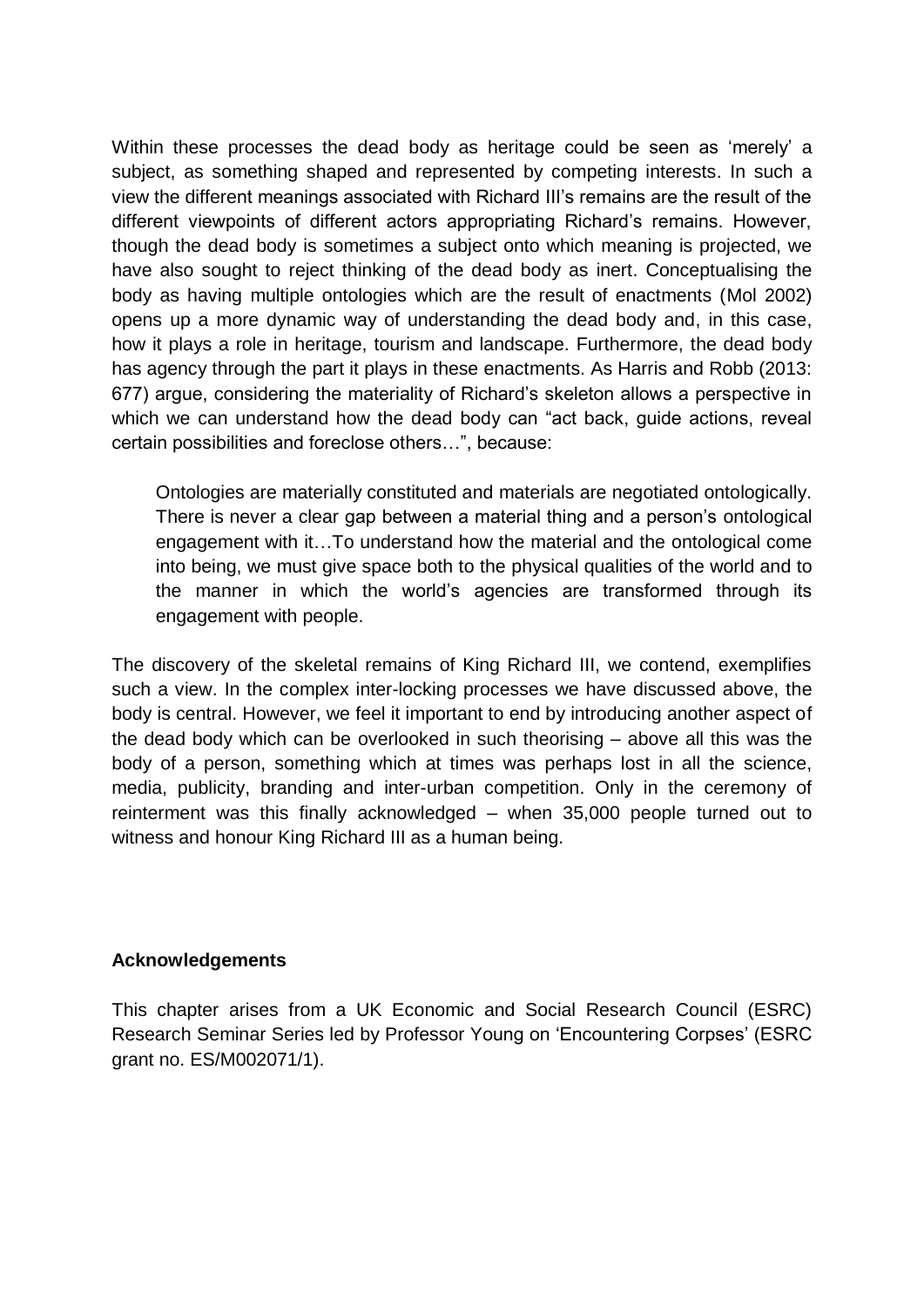#### **References**

Appadurai, A. (1986) 'Introduction: commodities and the politics of value', in A. Appadurai (ed.) *The Social Life of Things*, Cambridge: Cambridge University Press: 3-63.

Appleby, J., Rutty, G.N., Hainsworth, S.V., Woosnam-Savage, R.C., Morgan, B., Brough, A., Earp, R.W., Robinson, C., King, T.E., Morris, M. and Buckley, R. (2015) 'Perimortem trauma in King Richard III: a skeletal analysis', *The Lancet*, 385: 253- 259.

Ashdown-Hill, J. (2015) *The Mythology of Richard III*, Stroud: Amberley.

BBC (2013) 'Richard III: Facial reconstruction shows king's features', BBC News 5 February. Online. Available HTTP, <http://www.bbc.co.uk/news/uk-englandleicestershire-21328380>, (accessed on 31/03/ 2017).

BBC (2014) 'Richard III statue removed ahead of cathedral scheme', BBC News 20 May. Online. Available HTTP, <http://www.bbc.co.uk/news/uk-england-leicestershire-27467100>, (accessed 10/03/2017).

BBC (2015) 'Richard III: Visitor centre misses target by 20%', BBC News 24 July. Online. Available HTTP, <http://www.bbc.co.uk/news/uk-england-leicestershire-33649815>, (accessed 14/03/2017).

Buckley, R., Morris, M., Appleby, J., King, T. O'Sullivan, D. and Foxhall, L. (2013) 'The king in the car park': new light on the death and burial of Richard III in the Grey Friars church, Leicester, in 1485', *Antiquity*, 87: 519-538.

Carson, A.J., Ashdown-Hill, J., Johnson, D., Langley, P.J. and Johnson, W. (2015) *Finding Richard III: The Official Account of Research by the Retrieval and Reburial Project*. Kibworth Beauchamp: Troubador.

Crandall, J.L. and Martin, D.L. (2014) 'The Bioarchaeology of postmortem agency: Integrating archaeological theory with human skeletal remains', *Cambridge Archaeological Journal*, 24(3): 429-435.

Focus Consultants (2015) *The Discovery of King Richard III in Leicester: An Economic Impact of Richard III on the Tourism and Visitor Economy in the period from Discovery to the Re-interment (September 2012 to March 20th 2015)*. Nottingham: Focus Consultants. Online. Available HTTP, <http://www.cabinet.leicester.gov.uk:8071/documents/s71474/Economic%20Impact %20Assessment%20-%20Focus%20Consultants%20May%202015.pdf>, (accessed 06/03/2017).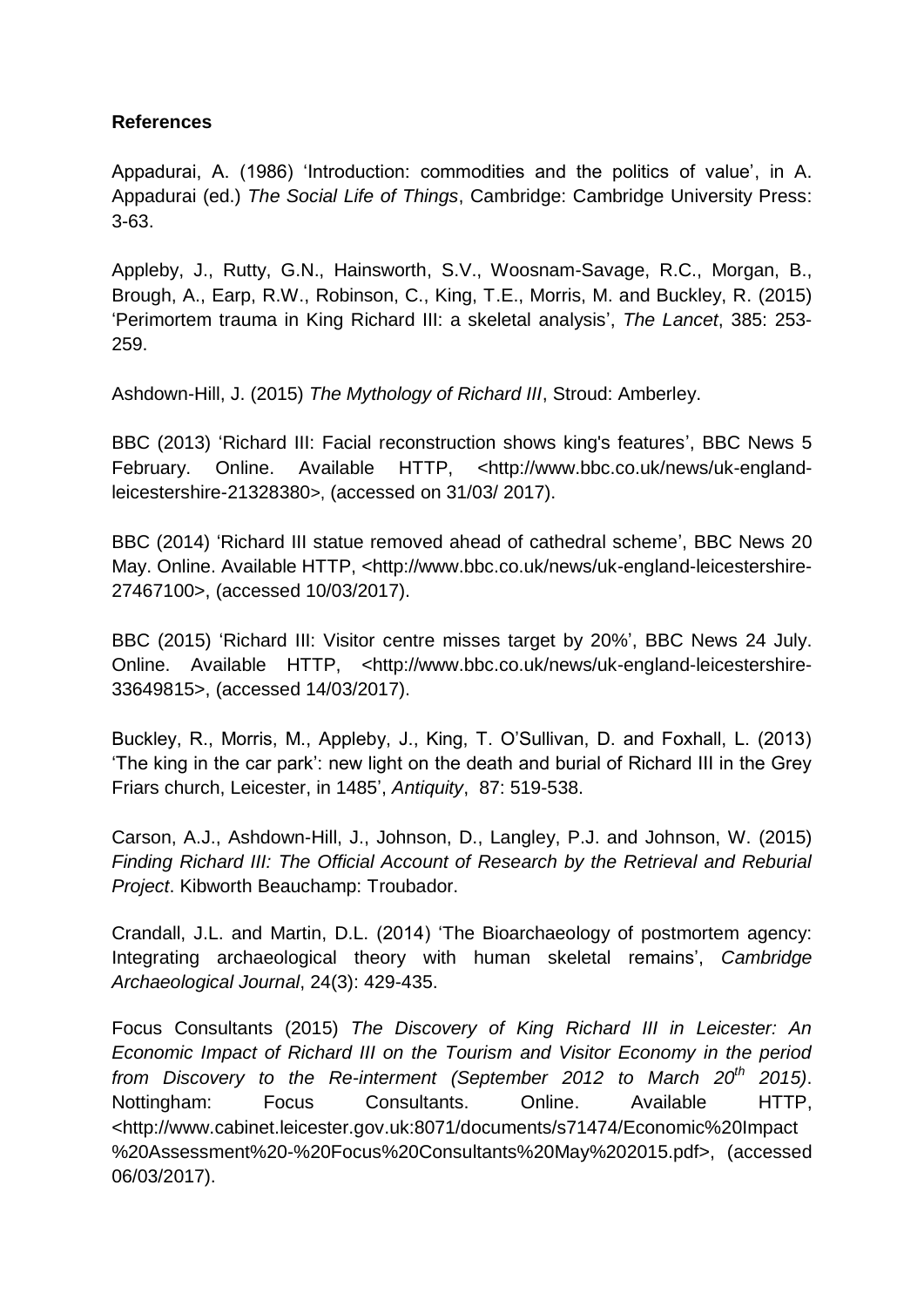Foltyn, J.L. (2008) 'The corpse in contemporary culture: identifying, transacting, and recoding the dead body in the twenty-first century', *Mortality*, 13(2): 99-104.

Hallam, E. and Hockey, J.(2001) *Death, Memory and Material Culture*. Oxford: Berg.

Hall, C.M. (2007) 'Tourism and regional competitiveness', in D. Airey and J. Tribe (eds.) *Developments in Tourism Research*, Elsevier: Amsterdam: 217-230.

Harris, O.J.T. and Robb, J. (2012) 'Multiple ontologies and the problem of the body in History', *American Anthropologist*, 114(4): 668-79.

Harvey, D. (1989) 'From managerialism to entrepreneurialism: the transformation in urban governance in late capitalism', *Geografiska Annaler. Series B, Human Geography*, 71(1): 3-17.

Hockey, J., Komaromy, C. and Woodthorpe, K. (2010) *The Matter of Death: Space, Place and Materiality*. Basingstoke: Palgrave.

Kantorowicz, E.H. (1957/2016) *The King's Two Bodies: A Study in Mediaeval Political Theology*. Princeton: Princeton University Press (reprinted 2016).

Kennedy, M., and Foxhall, L. (2015). *The Bones of a King: Richard III Rediscovered*. Chichester: Wiley.

King Richard III Campaign (2014) King Richard III Campaign website. Online. Previously available HTTP, <http://kingrichardcampaign.org.uk/r3wp/>, (accessed 15/09/2015).

Langley, P. (2017) Philippa Langley. Online. Available HTTP, <http://philippalangley.co.uk/looking-for-richard.html>, (accessed 30/03/2017).

Langley, P., & Jones, M. (2013). *The King's Grave: The Search for Richard III*. London: John Murray.

Leicester City Council (2015) 'Richard lll effect brings almost £60 million to city' (Press Release). Online. Available HTTP, [<http://www2.le.ac.uk/offices/press/press](http://www2.le.ac.uk/offices/press/press-releases/2015/may/richard-lll-effect-brings-almost-ps60-million-to-city)[releases/2015/may/richard-lll-effect-brings-almost-ps60-million-to-city>](http://www2.le.ac.uk/offices/press/press-releases/2015/may/richard-lll-effect-brings-almost-ps60-million-to-city), (accessed 14/03/2017).

Leicester City Council (2016) Guildhall and Cathedral Visitor Numbers. Online. Available HTTP, <http://www.leicester.gov.uk/leisure-and-culture/festivals-andevents/king-richard-iii-visit-england-tourism-awards-2016>, (accessed 11/03/2017).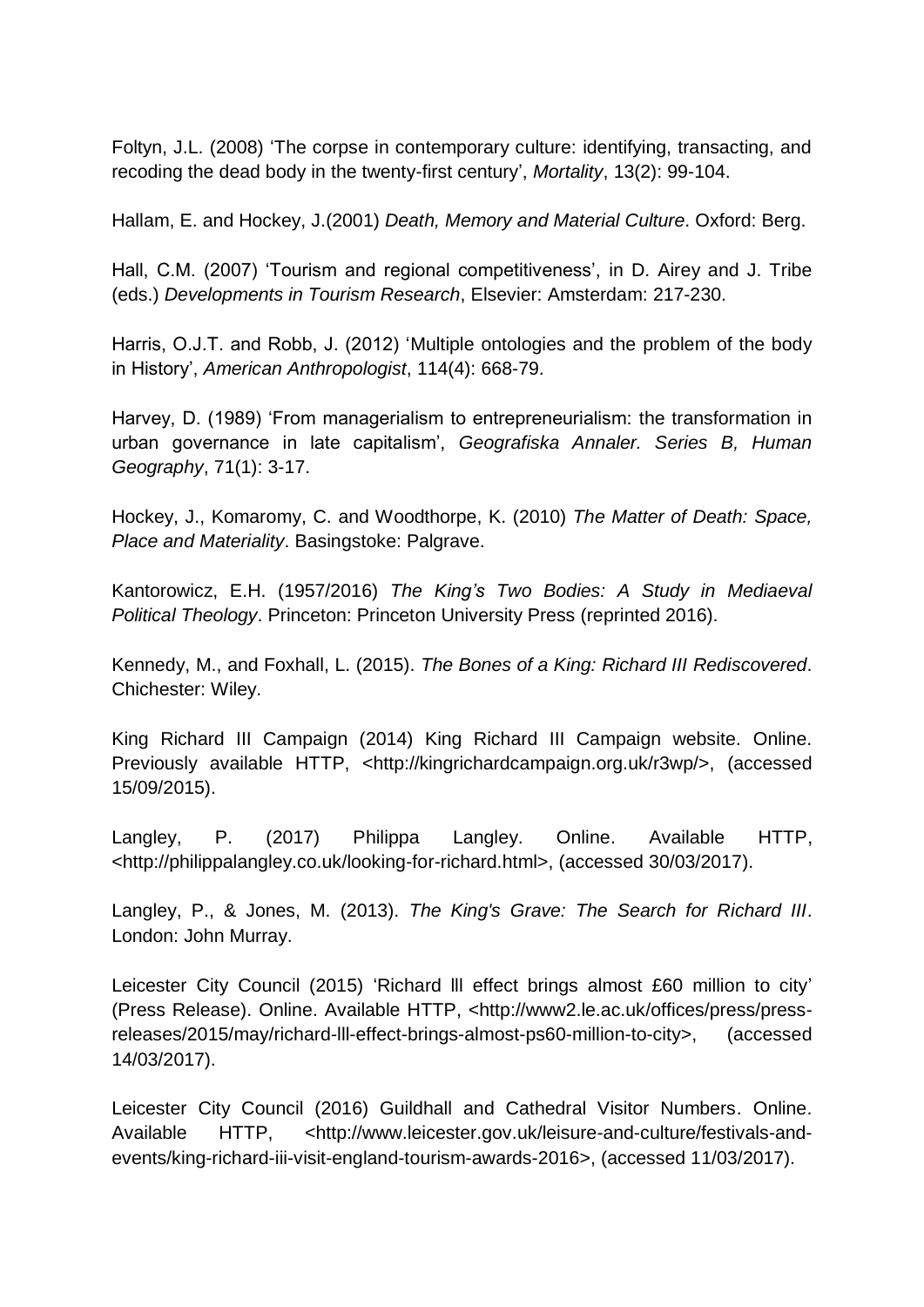Leicester Shire Promotions Ltd (undated) Tourism Scrutiny Commission - Evidence Report. Online. Available HTTP,

<www.cabinet.leicesoter.gov.uk/documents/s58712/LPL%20Report%204.pdf>, (accessed 13/03/2017).

Mol, A. (2002) *The Body Multiple: Ontology in Medical Practice*. Durham: Duke University Press.

Pappas, S. (2014) 'How Twisted Was King Richard III's Spine? New Models Reveal His Condition', *LiveScience*, 29 May. Online. Available HTTP, <http://www.livescience.com/45974-model-twisted-richard-iii-spine.html>, (accessed 31/03/2017).

Richard III Society (2017a) 'Mission', Online. Available HTTP, <http://www.richardiii.net/aboutus.php> (accessed 30/03/2017).

Richard III Society (2017b) 'Frequently asked questions', Online, Available HTTP, <http://www.richardiii.net/7.1\_LFR\_faqs.php>, (accessed 12/03/2017).

Royal Courts of Justice (2014) *Approved Judgement on Plantagenet Alliance Ltd -v-The Secretary of State for Justice & Others*. Online. Available HTTP, <https://www.judiciary.gov.uk/judgments/the-queen-on-the-application-ofplantagenet-alliance-ltd-v-secretary-of-state-for-justice-and-others/>, (accessed 20/01/2017).

Sayer, D., & Walter, T. (2016). 'Digging the dead in a digital media age', in H. Williams and M. Giles (eds.) *Archaeologists and the Dead: Mortuary Archaeology in Contemporary Society*, Oxford: Oxford University Press: 367-95.

Shellard, D. (2016) 'A King rediscovered: The economic impact of Richard III and *Richard III* on the city of Leicester', in D. Shellard and S. Keenan (eds.) *Shakespeare's Cultural Capital: His Economic Impact from the Sixteenth to the Twenty-First Century*, Basingstoke: Palgrave: 126-147.

Theodore, N., Peck, J. and Brenner, N. (2011) 'Neoliberal urbanism: Cities and the rule of markets', in G. Bridge and S. Watson (eds.) *The New Blackwell Companion to the City*, Oxford: Blackwell: 15-25.

Toon, R. and Stone, L. (2016) 'Game of Thrones: Richard III and the creation of cultural heritage', in C.M. Stojanowski, and W.M. Duncan (eds.) *Studies in Forensic Biohistory: Archaeological Perspectives*, Cambridge: Cambridge University Press: 43-66.